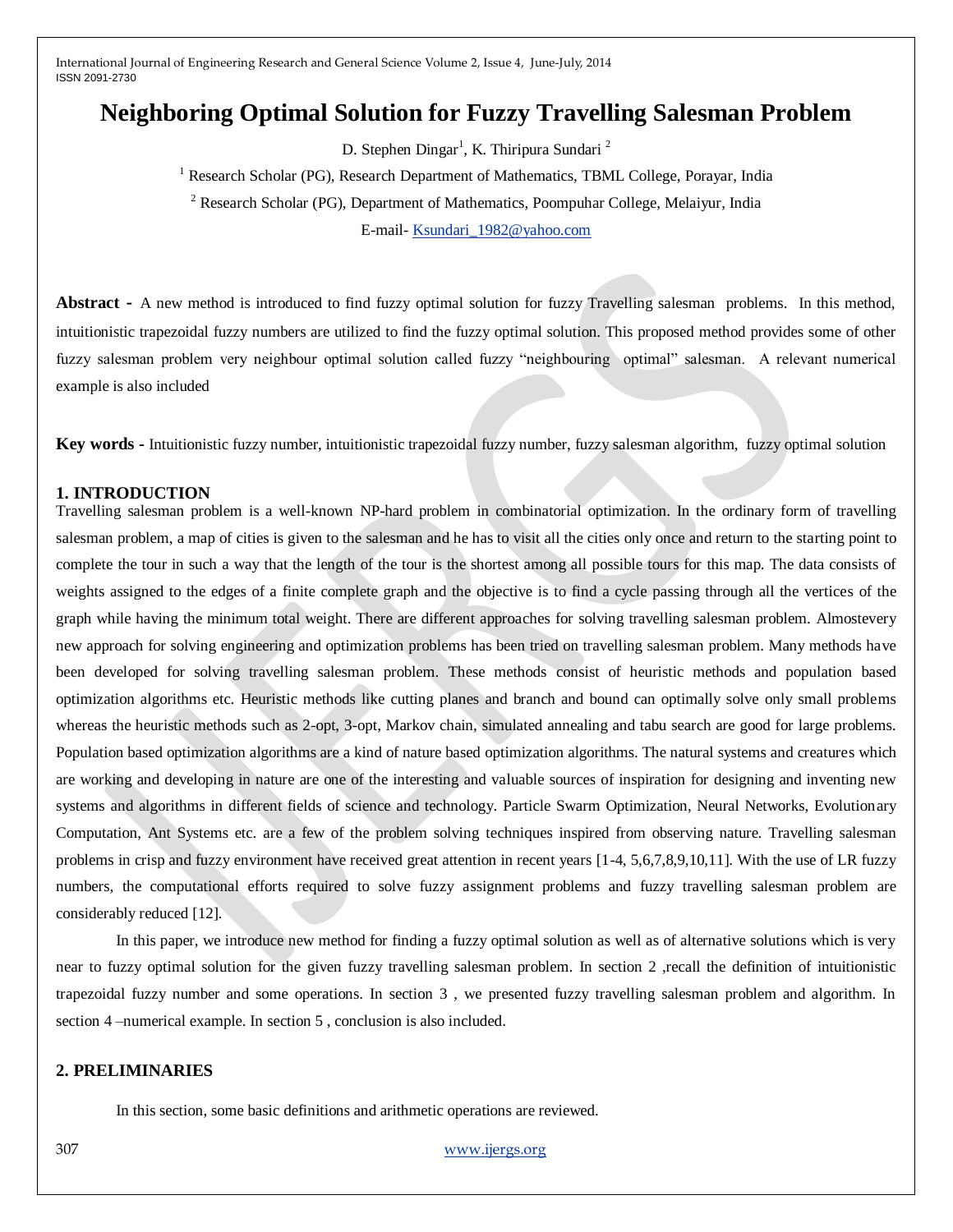#### **2.1. INTUITIONISTIC FUZZY NUMBER**

Let a set X be fixed an Ifs  $A^{-i}$  in X is an object having the form  $A^{-i} = \{(X, \mu_{A^{-i}}(x), \vartheta_{A^{-i}}(x))/x \in X\}$  where  $\mu_{A^{-i}}(x): X \to Y$ [0,1] and  $\vartheta_{A^{\sim i}}(x): X \to [0,1]$ , define the degree of membership and degree of non-membership respectively of the element x∈X to the set  $A^{-i}$ , which is a subset of X, for every element of  $x \in X$ ,  $0 \le \mu_{A^{-i}}(x) + \vartheta_{A^{-i}}(x) \le 1$ .

## **2.2. DEFINITION**

A IFS  $A^{-i}$ , defined on the universal set of real numbers R, is said to be generalized IFN if its membership and nonmembership function has the following characteristics:

- (i)  $\mu_{A^{-i}}(x) : R \to [0, 1]$  is continuous.
- (ii)  $\mu_{A^{\sim i}}(x) = 0$  for all  $x \in (-\infty, a_1] \cup [a_4, \infty)$ .
- (iii)  $\mu_{A\sim i}(x)$  is strictly increasing on [a<sub>1</sub>,a<sub>2</sub>] and strictly decreasing on [a<sub>3</sub>,a<sub>4</sub>].
- $(iv)$  $\mu_{A^{-i}}(x) = w_1$  for all  $x \in [a_2, a_3]$ .
- (v)  $\nu_{A^{-i}}(x)$ : R $\rightarrow$  [0, 1] is continuous.
- (vi)  $v_{A^{-i}}(x) = w_2$  for all  $x \in [b_2, b_3]$ .
- (vii)  $v_{\lambda}$  v<sub>i</sub>(x) is strictly decreasing on [b<sub>1</sub>,b<sub>2</sub>] and strictly increasing on [b<sub>3</sub>,b<sub>4</sub>].
- (viii)  $v_{A^{-i}}(x) = w_1$ , for all  $x \in (-\infty, b_1] \cup [b_4, \infty)$  and  $w = w_1 + w_2$ ,  $0 < w \le 1$ .

### **2.3. DEFINITION**

A generalized intuitionistic fuzzy number  $A^{-i}$  is said to be a generalized trapezoidal intuitionistic fuzzy number with parameters,  $b_1 \le a_1 \le b_2 \le a_2 \le a_3 \le b_3 \le a_4 \le b_4$  and denoted by  $A^{-i} = (b_1, a_1, b_2, a_2, a_3, b_3, a_4, b_4; w_1, w_2)$  if its membership and nonmembership function is given by

$$
\mu_{A^{-i}}(x) = \begin{cases} \frac{w_1(x-a_1)}{(a_2-a_1)}, a_1 \leq x \leq a_2 \\ w_1, & a_2 \leq x \leq a_3 \\ \frac{w_1(x-a_4)}{(a_3-a_4)}, a_3 \leq x \leq a_4 \\ 0, & \text{otherwise} \end{cases} \text{ and } \nu_{A^{-i}}(x) = \begin{cases} \frac{w_2(b_2-x)}{(b_2-b_1)}, b_1 \leq x \leq b_2 \\ w_2, & b_2 \leq x \leq b_3 \\ \frac{w_2(x-b_3)}{(b_4-b_3)}, b_3 \leq x \leq b_4 \\ w_1, & \text{otherwise} \end{cases}
$$

Generalized trapezoidal intuitionistic fuzzy number is denoted by  $A_{GITFRN}^{i} = (b_1, a_1, b_2, a_2, a_3, b_3, a_4, b_4; w_1, w_2)$ . Fig.1 membership and non-membership function of GITrFN.

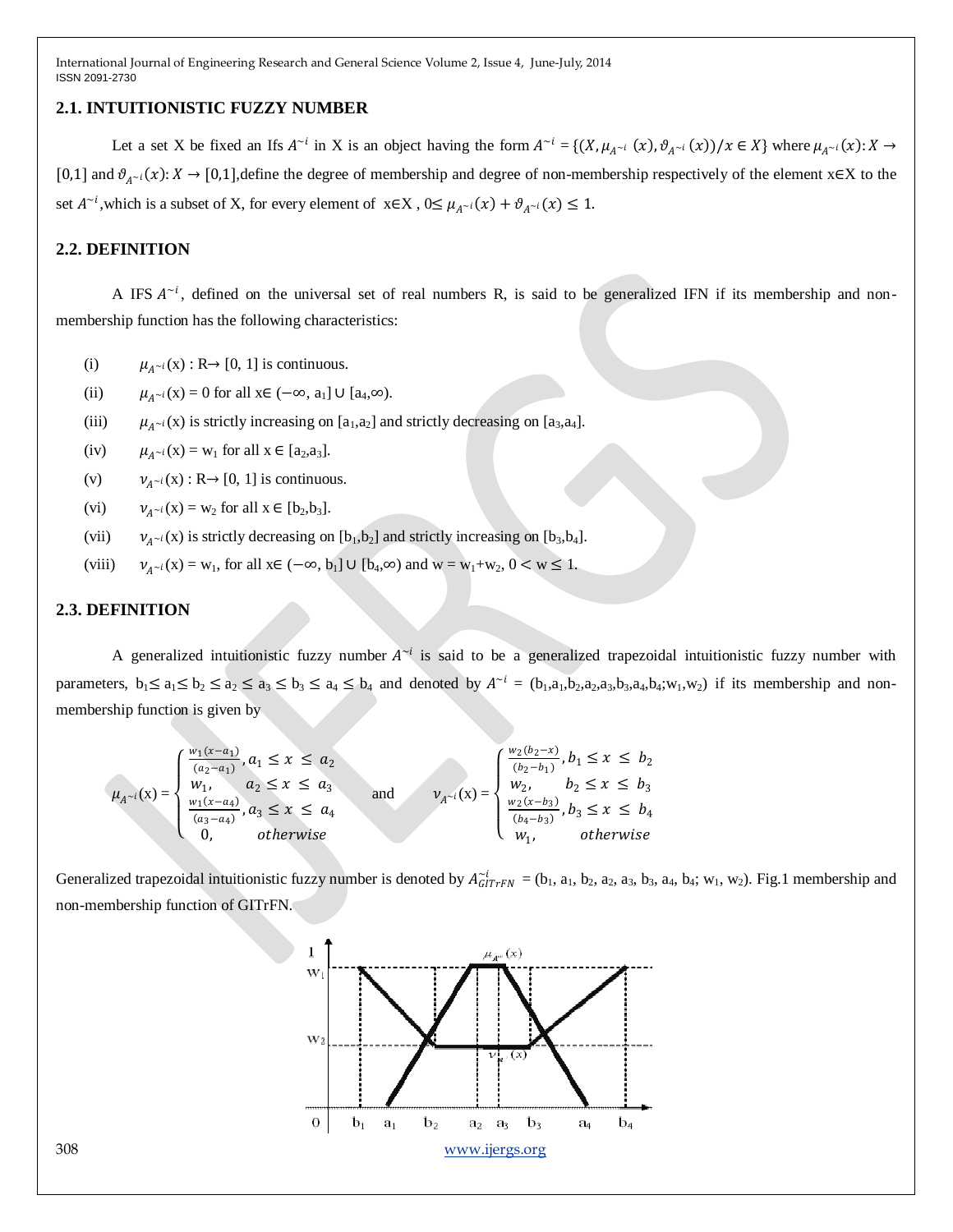#### **2.4 DEFINITION**

We define a ranking function $\Re$ :  $F(R) \rightarrow R$  which maps each fuzzy number in to the real line;  $F(R)$  represents the set of all intuitionistic trapezoidal fuzzy numbers. If  $\Re$  be any linear ranking function, then  $\Re(A^{-i}) = \frac{b_1 + a_1 + b_2 + a_2 + a_3 + b_3 + a_4 + b_4}{2}$  $\frac{a_3 + b_3 + a_4 + b_4}{8}$ ..

### **2.5 ARITHMETIC OPERATIONS**

In this section, arithmetic operations between two intuitionistic trapezoidal fuzzy numbers, defined on universal set of real numbers R. Let  $A^{-i} = (b_1, a_1, b_2, a_2, a_3, b_3, a_4, b_4)$  and  $B^{-i} = (d_1, c_1, d_2, c_2, c_3, d_3, c_4, d_4)$  intuitionistic trapezoidal fuzzy numbers, are as follows:

- Image $A^{-i} = (-b_4, -a_4, -b_3, -a_3, -a_2, -b_2, -a_1, -b_1).$
- $A^{-i} + B^{-i} = (b_1 + d_1, a_1 + c_1, b_2 + d_2, a_2 + c_2, a_3 + c_3, b_3 + d_3, a_4 + c_4, b_4 + d_4.$
- $A^{-i} B^{-i} = (b_1 d_4, a_1 c_4, b_2 d_3, a_2 c_3, a_3 c_2, b_3 d_2, a_4 c_1, b_4 d_1).$
- if  $\lambda$  is any scalar, then  $\lambda A^{-i} = (\lambda b_1, \lambda a_1, \lambda b_2, \lambda a_2, \lambda a_3, \lambda b_3, \lambda a_4, \lambda b_4)$ . if  $\lambda > 0$ .

$$
= (\lambda b_4, \lambda a_4, \lambda b_3, \lambda a_3, \lambda a_2, \lambda b_2, \lambda a_1, \lambda b_1) \text{ if } \lambda < 0.
$$

•  $A^{\sim i} \times B$  $\alpha^{-i} = (b_1 \sigma, a_1 \sigma, b_2 \sigma, a_2 \sigma, a_3 \sigma, b_3 \sigma, a_4 \sigma, b_4 \sigma)$  if  $\Re(B^{-i}) > 0$ 

$$
= (b_4\sigma, a_4\sigma, b_3\sigma, a_3\sigma, a_2\sigma, b_2\sigma, a_1\sigma, b_1\sigma), \text{if } \Re(B^{-i}) < 0
$$

• 
$$
A^{-i} \div B^{-i}
$$
 =  $\left(\frac{b_1 a_1}{\sigma}, \frac{b_2}{\sigma}, \frac{a_2}{\sigma}, \frac{a_3}{\sigma}, \frac{b_3}{\sigma}, \frac{a_4}{\sigma}, \frac{b_4}{\sigma}\right) i f \Re(B^{-i}) \neq 0 \Re(B^{-i}) > 0,$   
 =  $\left(\frac{b_4}{\sigma}, \frac{a_4}{\sigma}, \frac{b_3}{\sigma}, \frac{a_3}{\sigma}, \frac{a_2}{\sigma}, \frac{b_2}{\sigma}, \frac{a_1}{\sigma}, \frac{b_1}{\sigma}\right) i f \Re(B^{-i}) \neq 0, \Re(B^{-i}) < 0.$   
 Where  $\sigma = (d_1 + c_1 + d_2 + c_2 + c_3 + d_3 + c_4 + d_4)/8.$ 

## **3. FUZZY TRAVELLING SALESMAN PROBLEMS**

The fuzzy travelling sales man problem is very similar to the fuzzy assignment problem expect that in the former, there is an additional restrictions. Suppose a fuzzy salesman has to visit n cities. He wishes to start from a particular city, visit each city once, and then return to his starting point.The objective is to select the sequence in which the cities are visited in such a way that his total fuzzy travelling time is minimized. Since the salesman has to visit all n cities , the fuzzy optimal solution remains independent of selection of starting point.

The mathematical form of the fuzzy travelling salesman is given below

Minimize  $z^{-i} = \sum_{i=1}^n \sum_{j=1}^n \sum_{k=1}^n d_{ij}^{i} x_{ijk}^{i}$  i≠j

Subject to

 $\sum_{i=1}^{n} \sum_{j=1}^{n} x_{ijk}^{i} = 1$ , i $\neq j$ , k=1,2,...m  $\sum_{j=1}^{n} \sum_{k=1}^{n} x_{ijk}^{i} = 1, \quad i=1,2,...m$ 

309 [www.ijergs.org](http://www.ijergs.org/)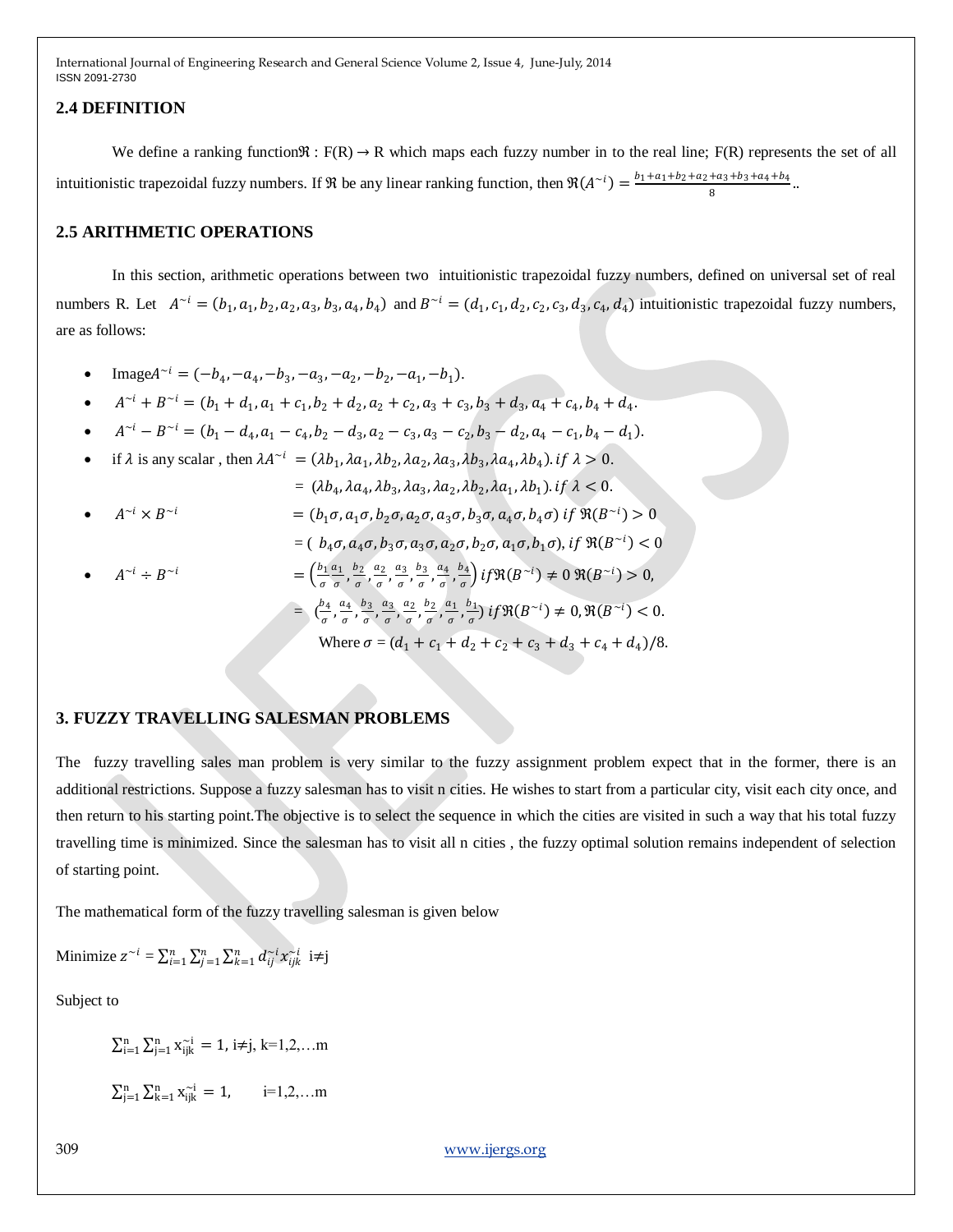$\sum_{i=1}^{n} \sum_{k=1}^{n} x_{ijk}^{\sim i} = 1, \quad j=1,2,...n$ 

 $\sum_{i \neq j} x_{ijk}^{\sim i} = \sum_{i \neq j} x_{ij}^{\sim i} (k+1)$  for all j and k

 $x_{ijk}^{\alpha i} = \begin{cases} 1 \text{ , if } k\text{th directed arc is from city } i \text{ to } j \end{cases}$ 0, by other wise

Where i,j and k are integers that vary between 1 and n.

An fuzzy assignment in a row is said to be a minimum fuzzy assignment if the fuzzy cost of the fuzzy assignment is minimum in the row.

A tour of a fuzzy travelling salesman problem is said to be minimum tour if it contains one or more minimum fuzzy assignments.

# **3.1 ALGORITHM**

**Step 1** Find the minimum assignments for each row in the fuzzy cost matrix below and above of leading diagonal elements.

**Step 2** Find all possible minimum tour and their fuzzy costs.

**Step 3:** Find the minimum of the all fuzzy costs of the minimum possible tours say  $z^{-i}$ .

**Step 4:** The tour corresponding to  $z^{-i}$  is the fuzzy optimal tour and  $z^{-i}$  is the fuzzy optimal value of the tour.

## **4. EXAMPLE**

Consider the following fuzzy travelling salesman problem so as to minimize the fuzzy cost cycle.

|   | A                          | в                               |                      |                            |
|---|----------------------------|---------------------------------|----------------------|----------------------------|
| A |                            | $(-3,-1,0,2,3,4,5,6)$           | (1,2,3,4,6,7,8,9)    | $(-10,-6,5,6,10,15,17,19)$ |
|   |                            |                                 |                      |                            |
| B | $(-3,-1,0,2,3,4,5,6)$      | $\qquad \qquad -$               | $(-3,0,2,3,4,5,6,7)$ | $(-6,4,6,8,10,12,14,16)$   |
|   | (1,2,3,4,6,7,8,9)          | $(-3,0,2,3,4,5,6,7)$            |                      | (0,1,2,3,5,6,7,8)          |
|   | $(-10,-6,5,6,10,15,17,19)$ | $(-6, 4, 6, 8, 10, 12, 14, 16)$ | (0,1,2,3,5,6,7,8)    | -                          |

The minimum fuzzy costs in each row and their elements are given below

 $R(c_{12}^{i}) = 2 R(c_{13}^{i}) = 5 R(c_{14}^{i}) = 7 R(c_{21}^{i}) = 2 R(c_{23}^{i}) = 3 R(c_{24}^{i}) = 8 R(c_{31}^{i}) = 5 R(c_{32}^{i}) = 3 R(c_{34}^{i}) = 4. R(c_{41}^{i}) = 7 R(c_{42}^{i}) = 8 R(c_{43}^{i})$  $= 4$ 

$$
1^{\text{st}}
$$
 row  $c_{12}^{\sim i}$ : AB  $2^{\text{nd}}$  row  $c_{23}^{\sim i}$ : BC  $3^{\text{rd}}$  row  $c_{34}^{\sim i}$ : CD

All possible cycles which contains one or more minimum elements are given below

310 [www.ijergs.org](http://www.ijergs.org/)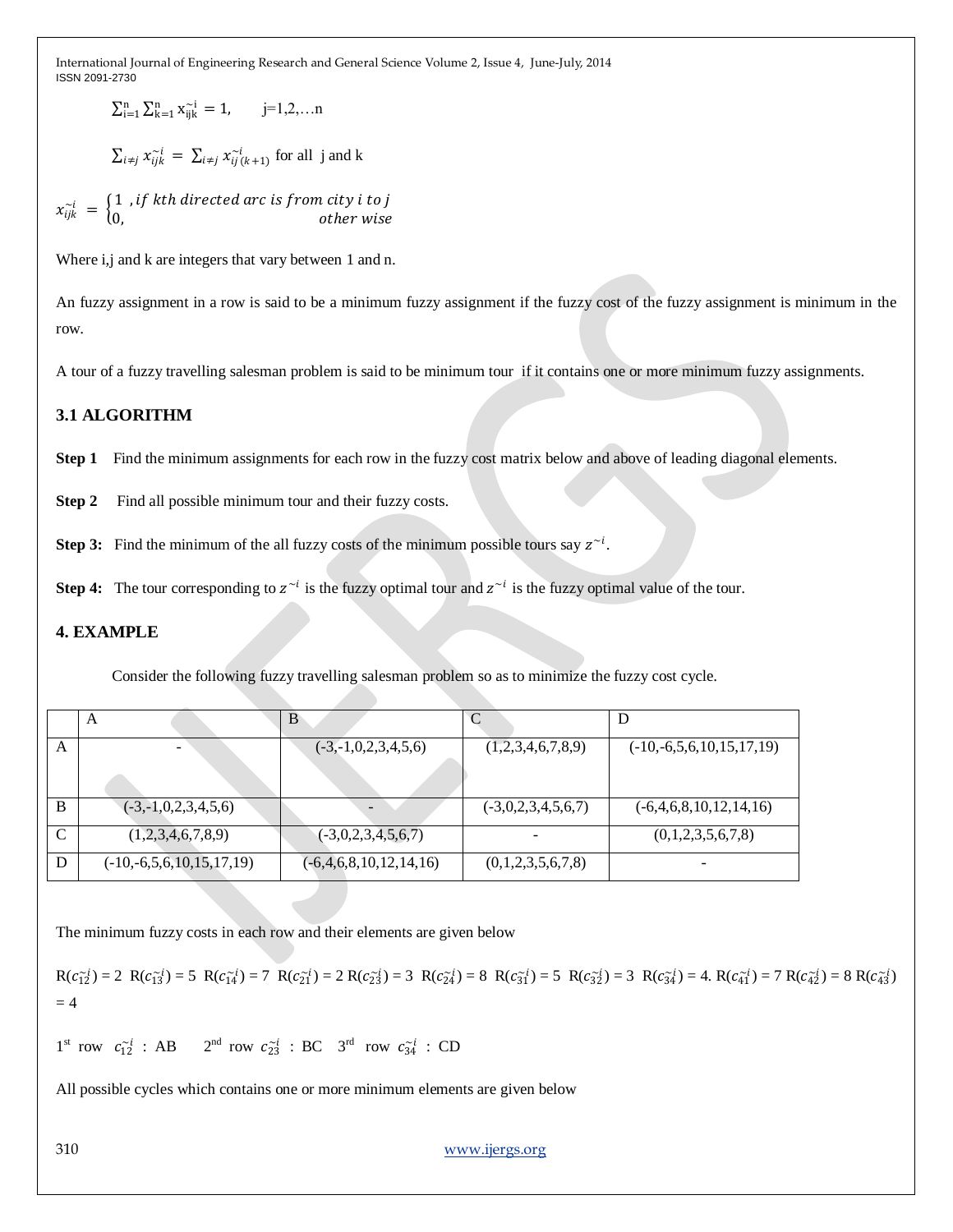| Cycle     |    | ⌒         |           |           |
|-----------|----|-----------|-----------|-----------|
|           | AB | BC        | CD        | DA        |
| ◠         | AB | <b>BD</b> | DC        | <b>CA</b> |
|           | AC | CВ        | <b>BD</b> | DA        |
| $\Lambda$ | AC | CD        | DB        | BA        |
|           | AD | DC        | CB        | <b>BA</b> |
|           | AD | DB        | BC        | CA        |

The fuzzy cost of the each of the minimum tours with their minimum elements is given below

| Cycle          | Tour                                                        | $z^{\sim l}$                | $R(z^{\sim l})$ |
|----------------|-------------------------------------------------------------|-----------------------------|-----------------|
|                | $A \rightarrow B \rightarrow c \rightarrow D \rightarrow A$ | $(-16,-6,9,14,22,30,35,40)$ | 16              |
| $\mathfrak{D}$ | $A \rightarrow B \rightarrow D \rightarrow C \rightarrow A$ | $(-8,6,11,17,24,29,34,39)$  | 19              |
| 3              | $A \rightarrow C \rightarrow B \rightarrow D \rightarrow A$ | $(-18,0,16,21,30,39,45,51)$ | 23              |
| $\Lambda$      | $A\rightarrow C\rightarrow D\rightarrow B\rightarrow A$     | $(-8,6,11,17,24,29,34,39)$  | 19              |
|                | $A\rightarrow D\rightarrow c\rightarrow B\rightarrow A$     | $(-16,-6,9,14,22,30,35,40)$ | 16              |
| 6              | $A\rightarrow D\rightarrow B\rightarrow C\rightarrow A$     | $(-18,0,16,21,30,39,45,51)$ | 23              |

Best tours are  $A \rightarrow B \rightarrow c \rightarrow D \rightarrow A$  and  $A \rightarrow D \rightarrow c \rightarrow B \rightarrow A$ . The minimum total distance travelled is 16. Satisfaction tours are  $A \rightarrow B \rightarrow D \rightarrow C \rightarrow A$  and  $A \rightarrow C \rightarrow D \rightarrow B \rightarrow A$ . The total distance travelled is 19. The worst tours are  $A\rightarrow C\rightarrow B\rightarrow D\rightarrow A$  and  $A\rightarrow D\rightarrow B\rightarrow C\rightarrow A$  The total distance travelled is 23.

## **5. CONCLUSION**

Using the proposed method , we can solve a fuzzy travelling salesman problem. The proposed method is very easy to understand and apply and also provides not only to an fuzzy optimal solution for the problem and also, to list some other alternative solutions to the problem which are very near to fuzzy optimal solution of the problem.

#### **REFERENCES:**

- [1] Andreae, T. 2001. On the travelling salesman problem restricted to inputs satisfying a relaxed triangle inequality.*Networks*, 38: 59-67.
- [2] Blaser, M., Manthey, B., and Sgall, J.2006. An improved approximation algorithm for the asymmetric TSP with strengthened triangle inequality. *Journal of Discrete Algorithms*, 4: 623-632.
- [3] Bockenhauer, H. J., Hromkovi, J., Klasing, R., Seibert, S., and Unger, W. 2002. Towards the notion of stability of approximation for hard optimization tasks and the travelling salesman problem. *Theoretical Computer*